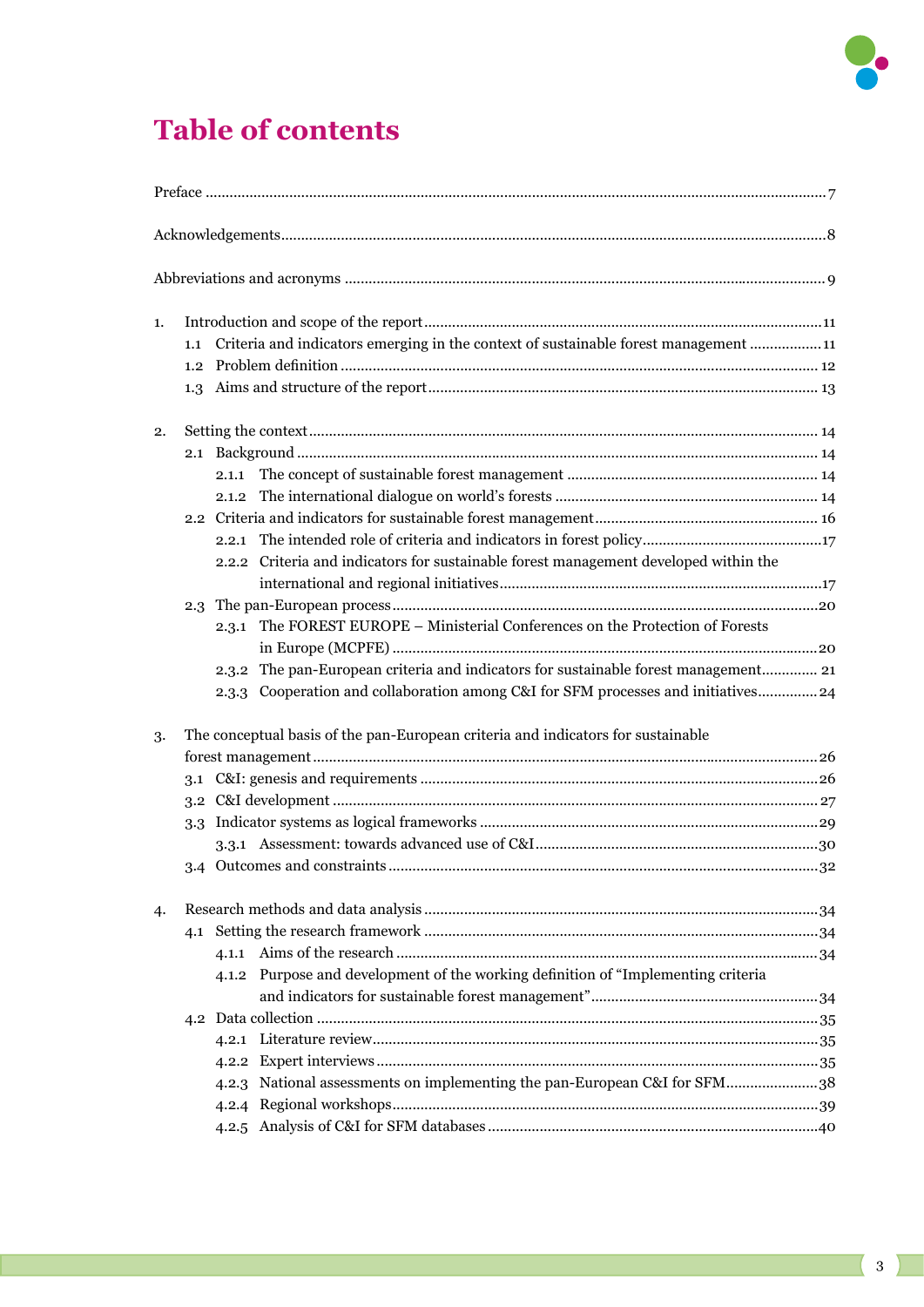

| 5. | Perspectives on implementing criteria and indicators for sustainable forest management |                                                                                      |                                                                                          |  |  |  |  |
|----|----------------------------------------------------------------------------------------|--------------------------------------------------------------------------------------|------------------------------------------------------------------------------------------|--|--|--|--|
|    |                                                                                        |                                                                                      |                                                                                          |  |  |  |  |
|    |                                                                                        |                                                                                      |                                                                                          |  |  |  |  |
|    |                                                                                        | 5.1.1                                                                                | State of MCPFE Commitments and associated achievements and challenges 41                 |  |  |  |  |
|    |                                                                                        |                                                                                      | 5.1.2 State of the pan-European C&I for SFM reporting for the SoEF reports 42            |  |  |  |  |
|    |                                                                                        | 5.2 National perspectives on implementing criteria and indicators for sustainable    |                                                                                          |  |  |  |  |
|    |                                                                                        |                                                                                      |                                                                                          |  |  |  |  |
|    |                                                                                        |                                                                                      |                                                                                          |  |  |  |  |
|    |                                                                                        |                                                                                      |                                                                                          |  |  |  |  |
|    |                                                                                        |                                                                                      |                                                                                          |  |  |  |  |
|    |                                                                                        |                                                                                      | 5.2.4 Major challenges in providing information to State of Europe's Forests 2011  49    |  |  |  |  |
|    |                                                                                        |                                                                                      | 5.2.5 Use of pan-European C&I set in assessing sustainable forest management at          |  |  |  |  |
|    |                                                                                        |                                                                                      |                                                                                          |  |  |  |  |
|    |                                                                                        |                                                                                      |                                                                                          |  |  |  |  |
|    |                                                                                        |                                                                                      |                                                                                          |  |  |  |  |
|    |                                                                                        |                                                                                      |                                                                                          |  |  |  |  |
|    |                                                                                        |                                                                                      | 52.9 Contribution to promote sustainable forest management in Europe 57                  |  |  |  |  |
|    |                                                                                        |                                                                                      | 5.3 Regional perspectives on implementing criteria and indicators for sustainable        |  |  |  |  |
|    |                                                                                        |                                                                                      |                                                                                          |  |  |  |  |
|    |                                                                                        |                                                                                      |                                                                                          |  |  |  |  |
|    |                                                                                        |                                                                                      |                                                                                          |  |  |  |  |
|    |                                                                                        |                                                                                      |                                                                                          |  |  |  |  |
|    |                                                                                        |                                                                                      | 5.4 Experts' perspectives on implementing criteria and indicators for sustainable        |  |  |  |  |
|    |                                                                                        |                                                                                      |                                                                                          |  |  |  |  |
|    |                                                                                        |                                                                                      |                                                                                          |  |  |  |  |
|    |                                                                                        |                                                                                      |                                                                                          |  |  |  |  |
|    |                                                                                        |                                                                                      |                                                                                          |  |  |  |  |
|    |                                                                                        |                                                                                      |                                                                                          |  |  |  |  |
| 6. |                                                                                        | Discussion on implementing criteria and indicators for sustainable forest management |                                                                                          |  |  |  |  |
|    |                                                                                        |                                                                                      |                                                                                          |  |  |  |  |
|    |                                                                                        |                                                                                      | 6.1 Implementation of the pan-European set of criteria and indicators of sustainable     |  |  |  |  |
|    |                                                                                        |                                                                                      |                                                                                          |  |  |  |  |
|    |                                                                                        | 6.1.1                                                                                | Does the pan-European set of criteria and indicators serve as a framework for            |  |  |  |  |
|    |                                                                                        |                                                                                      |                                                                                          |  |  |  |  |
|    |                                                                                        | 6.1.2                                                                                | Do the pan-European criteria and indicators serve as an adequate tool for                |  |  |  |  |
|    |                                                                                        |                                                                                      |                                                                                          |  |  |  |  |
|    |                                                                                        |                                                                                      | 6.1.3 Do the pan-European criteria and indicators serve as a tool for assessing progress |  |  |  |  |
|    |                                                                                        |                                                                                      |                                                                                          |  |  |  |  |
|    |                                                                                        | 6.1.4                                                                                | Does the pan-European set of criteria and indicators facilitate the development          |  |  |  |  |
|    |                                                                                        |                                                                                      |                                                                                          |  |  |  |  |
|    |                                                                                        | 6.1.5                                                                                | Does the pan-European set of criteria and indicators generate information of             |  |  |  |  |
|    |                                                                                        |                                                                                      |                                                                                          |  |  |  |  |
|    |                                                                                        |                                                                                      |                                                                                          |  |  |  |  |
|    |                                                                                        |                                                                                      | 6.2.1 Does the pan-European set of criteria and indicators for sustainable forest        |  |  |  |  |
|    |                                                                                        |                                                                                      |                                                                                          |  |  |  |  |
|    |                                                                                        |                                                                                      |                                                                                          |  |  |  |  |
|    |                                                                                        |                                                                                      |                                                                                          |  |  |  |  |